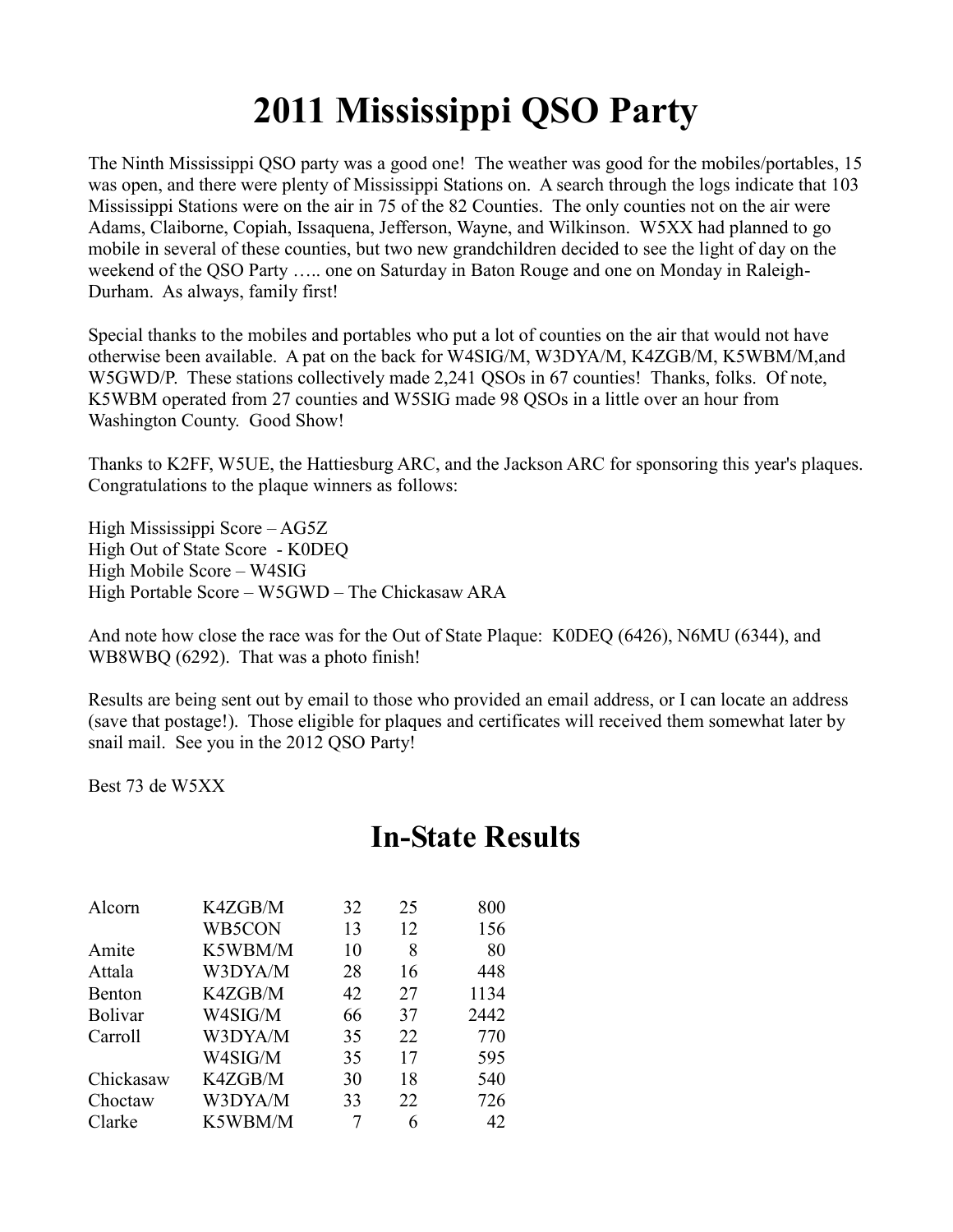| Coahoma    | W4SIG/M          | 61             | 31             | 1891   |
|------------|------------------|----------------|----------------|--------|
| Covington  | K5WBM/M          | 21             | 14             | 294    |
| DeSoto     | W5KDM            | 50             | 28             | 1400   |
|            | W4SIG/M          | 27             | 13             | 351    |
| Forest     | N5FG             | 81             | 30             | 2430   |
|            | K5WBM/M          | 6              | 5              | 30     |
| Franklin   | K5WBM/M          | 8              | $\overline{7}$ | 57     |
|            | WB5HQH           | 6              | 6              | 36     |
| George     | W4HOZ            | 572            | 92             | 52624  |
|            | K5WBM/M          | 3              | 3              | 9      |
| Greene     | AE5QP            | 73             | 42             | 3066   |
|            | K5WBM/M          | $\overline{2}$ | $\overline{2}$ | 4      |
| Grenada    | W4SIG/M          | 36             | 18             | 648    |
| Hancock    | W5UE             | 337            | 76             | 25612  |
|            | K5WBM/M          | 11             | 9              | 99     |
| Harrison   | NA5DX            | 421            | 85             | 35785  |
|            | WQ5L             | 396            | 79             | 31284  |
|            | K5WBM/M          | 13             | 10             | 130    |
| Hinds      | NI5F             | 120            | 47             | 5640   |
|            | W3DYA/M          | 22             | 14             | 308    |
| Holmes     | W4SIG/M          | 56             | 24             | 1344   |
|            | W3DYA/M          | 46             | 25             | 1150   |
| Humphreys  | W4SIG/M          | 60             | 29             | 1740   |
| Itawamba   | K4ZGB/M          | 29             | 18             | 522    |
| Jackson    | K <sub>2FF</sub> | 306            | 59             | 18054  |
| Jasper     | K5WBM/M          | 8              | 5              | 40     |
| Jeff Davis | K5WBM/M          | 20             | 16             | 320    |
| Jones      | K5WBM/M          | 11             | 10             | 110    |
| Kemper     | W3DYA/M          | 46             | 23             | 1058   |
| Lafayette  | W5UMS            | 87             | 50             | 4350   |
| Lamar      | AG5Z             | 1139           | 118            | 134402 |
|            | W5NA             | 475            | 100            | 47500  |
|            | K5WBM/M          | 9              | 9              | 81     |
| Lauderdale | K5WBM/M          | 6              | 6              | 36     |
| Lawrence   | K5WBM/M          | 17             | 10             | 170    |
| Leake      | W3DYA/M          | 44             | 21             | 924    |
| Lee        | K4ZGB/M          | 31             | 18             | 558    |
| LeFlore    | W4SIG/M          | 52             | 25             | 1300   |
| Lincoln    | K5DWI            | 484            | 88             | 42592  |
|            | WB5ASP           | 68             | 26             | 1768   |
|            | K5WBM/M          | 4              | 4              | 16     |
| Lowndes    | W3DYA/M          | 40             | 24             | 960    |
|            | <b>W0EP</b>      | 29             | 18             | 522    |
| Madison    | W3DYA/M          | 33             | 22             | 726    |
| Marion     | K5WBM/M          | 12             | 12             | 144    |
| Monroe     | AE5BR            | 282            | 69             | 19458  |
|            | K4ZGB/M          | 37             | 19             | 703    |
| Montgomery | W3DYA/M          | 33             | 20             | 660    |
| Neshoba    | W3DYA/M          | 47             | 25             | 1175   |
|            |                  |                |                |        |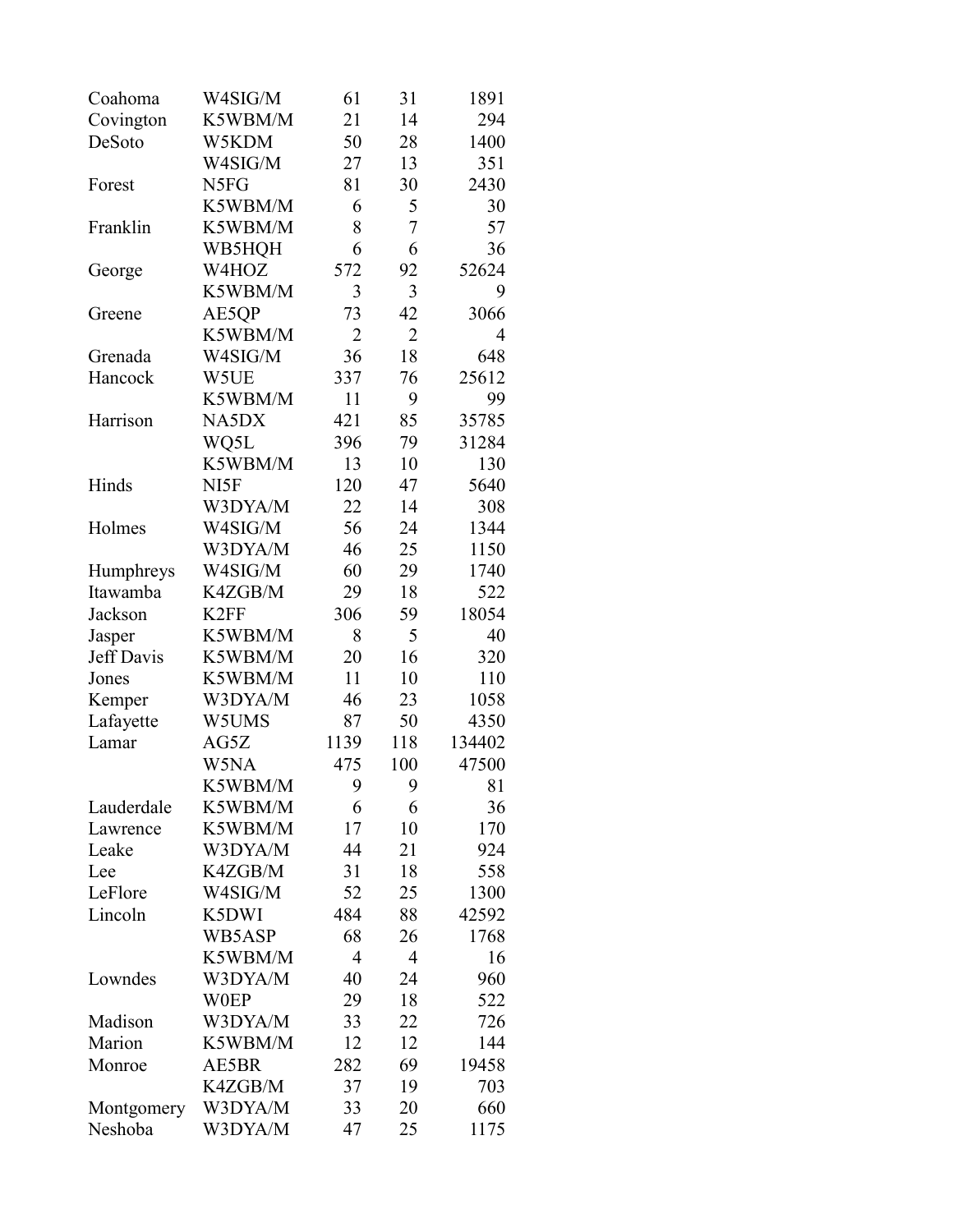| Newton       | W3TWD   | 87             | 47             | 4089  |
|--------------|---------|----------------|----------------|-------|
|              | K5WBM/M | 14             | 12             | 168   |
| Noxubee      | W3DYA/M | 46             | 23             | 1058  |
| Oktibbeha    | K4FMH   | 49             | 36             | 1764  |
|              | N5EJK   | 42             | 25             | 1050  |
|              | W3DYA/M | 36             | 20             | 720   |
| Panola       | W4SIG/M | 28             | 16             | 448   |
| Pearl River  | K5WBM/M | 12             | 8              | 96    |
| Perry        | AE5QX   | 285            | 65             | 18525 |
|              | K5WBM/M | 3              | 3              | 9     |
| Pike         | K5WBM/M | 9              | 7              | 63    |
| Pontotoc     | AD5YB   | 223            | 60             | 13380 |
|              | K4ZGB/M | 23             | 13             | 299   |
| Prentiss     | K4ZGB/M | 38             | 26             | 988   |
| Quitman      | W4SIG/M | 31             | 20             | 620   |
| Rankin       | W3DYA/M | 36             | 24             | 864   |
|              | K5WBM/M | 7              | 6              | 42    |
| Scott        | W3DYA/M | 39             | 18             | 702   |
|              | K5WBM/M | 18             | 16             | 288   |
| Sharkey      | N5QLZ   | 62             | 46             | 2852  |
| Simpson      | K5WBM/M | 19             | 12             | 228   |
| Smith        | W3DYA/M | 39             | 20             | 780   |
|              | K5WBM/M | $\overline{4}$ | $\overline{4}$ | 16    |
| Stone        | K5WBM/M | 3              | 3              | 9     |
| Sunflower    | W4SIG/M | 64             | 32             | 2048  |
| Tallahatchie | W4SIG/M | 24             | 13             | 312   |
| Tate         | W4SIG/M | 39             | 18             | 702   |
| Tippah       | W8FR    | 161            | 45             | 7245  |
|              | K4ZGB/M | 40             | 23             | 920   |
| Tishomingo   | N5CW    | 165            | 59             | 9735  |
|              | K4ZGB/M | 41             | 24             | 984   |
| Tunica       | W5GWD/P | 127            | 66             | 8382  |
|              | W4SIG/M | 29             | 19             | 551   |
| Union        | K4ZGB/M | 51             | 27             | 1377  |
| Walthall     | K5WBM/M | 6              | 6              | 36    |
| Washington   | W4SIG/M | 98             | 42             | 4116  |
| Webster      | W3DYA/M | 52             | 30             | 1560  |
| Winston      | W3DYA/M | 40             | 19             | 760   |
| Yalobusha    | W4SIG/M | 28             | 18             | 504   |
| <b>Yazoo</b> | W3DYA/M | 28             | 15             | 420   |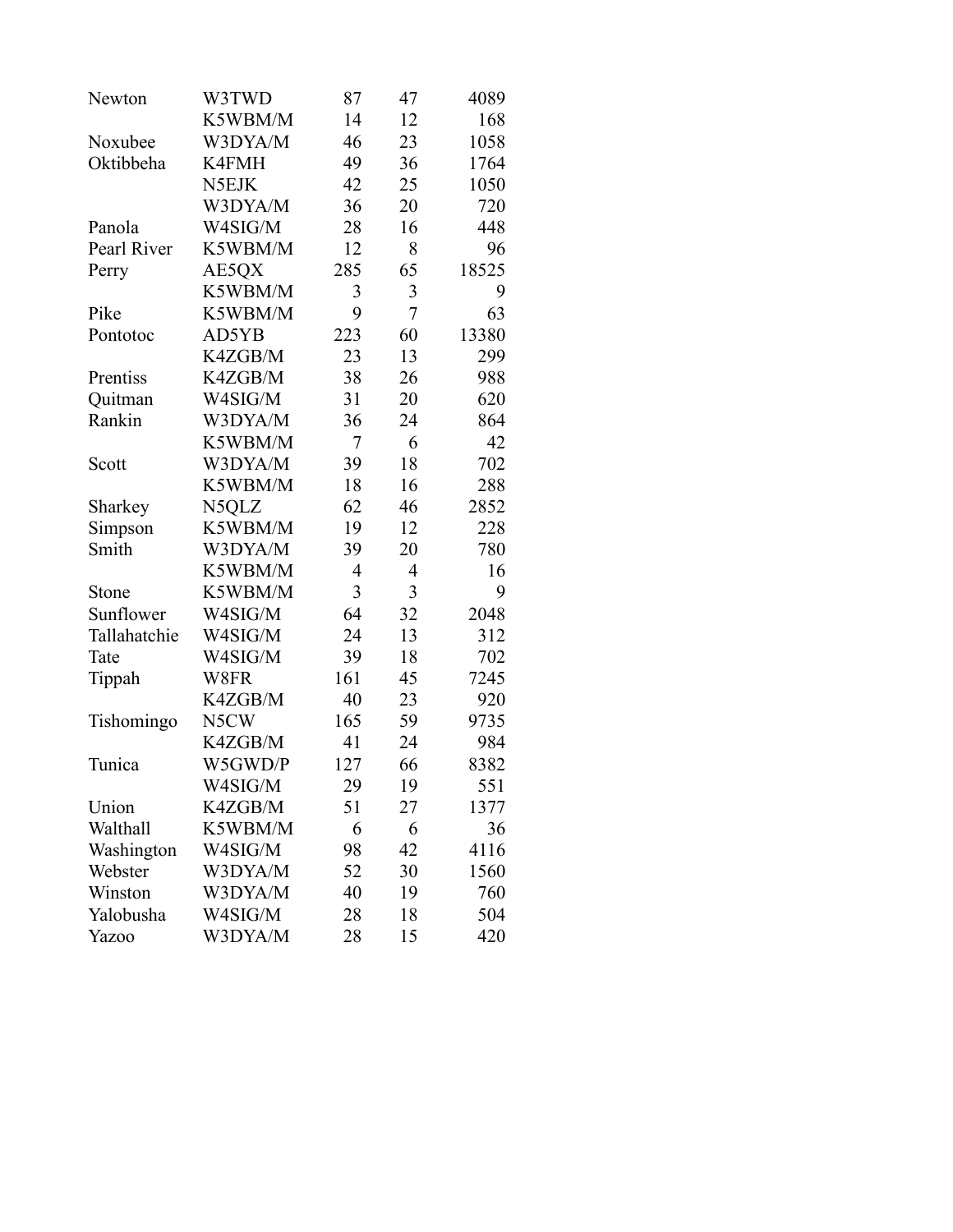## **Out of State Results**

| NH        | <b>W1END</b>      | 42             | 27             | 1134           |
|-----------|-------------------|----------------|----------------|----------------|
| RI        | <b>W1KDA</b>      | 38             | 30             | 1140           |
| NJ        | W2CVW             | 33             | 23             | 759            |
| AL        | N4JF              | 33             | 24             | 792            |
| <b>FL</b> | KN4Y              | 53             | 32             | 1696           |
|           | K4MTI             | 49             | 26             | 1274           |
| GA        | K4BAI             | $\mathbf{1}$   | $\mathbf{1}$   | $\mathbf{1}$   |
| NC        | <b>K4BSK</b>      | 13             | 10             | 130            |
|           | K4KCS             | 5              | 5              | 25             |
| TN        | WA4JA             | 16             | 15             | 240            |
|           | WD8RYC            | 9              | 9              | 81             |
| VA        | K4YT              | 107            | 55             | 5885           |
|           | K <sub>1</sub> SO | 20             | 16             | 320            |
|           | N3TG              | 19             | 14             | 266            |
|           | W4ZPR             | 13             | 12             | 156            |
|           | K4MCK             | 11             | 11             | 121            |
|           | W4EON             | 13             | 9              | 108            |
| LA        | <b>WA4ERU</b>     | 83             | 41             | 3403           |
|           | WA5TRX            | 44             | 29             | 1276           |
| <b>NM</b> | <b>KB7PVU</b>     | $\overline{2}$ | $\overline{2}$ | 4              |
| <b>TX</b> | W5ESE             | 77             | 46             | 3562           |
| CA        | N6MU              | 122            | 52             | 6344           |
|           | WA6KHK            | 61             | 34             | 2072           |
|           | KG6YPH            | 1              | $\mathbf{1}$   | $\mathbf{1}$   |
| AZ        | <b>WOPAN</b>      | 8              | 7              | 56             |
| NV        | N7UR              | 12             | 10             | 120            |
| WA        | AB7RW             | 50             | 27             | 1350           |
|           | K7KFB             | $\overline{2}$ | 2              | 4              |
| MI        | WB8WBQ            | 121            | 52             | 6292           |
|           | KD8GOX            | 20             | 14             | 280            |
| OH        | W8KNO             | 30             | 23             | 690            |
|           | AA8IA             | 13             | 10             | 130            |
|           | NR8U              | 12             | 9              | 108            |
|           | K8FZY             | 7              | 6              | 42             |
| WV        | N8II              | 46             | 25             | 1150           |
|           | W3GEG             | 17             | 10             | 170            |
| IL        | WA9LEY            | 15             | 9              | 135            |
| $I\!N$    | KR9E              | 7              | 7              | 49             |
| WI        | K9BTQ             | 16             | 9              | 144            |
|           | W9ROG             | $\overline{2}$ | $\overline{2}$ | $\overline{4}$ |
| KS        | <b>K0HNC</b>      | 57             | 37             | 2109           |
|           | WA5SWN            | 5              | $\overline{4}$ | 20             |
| MN        | W6GMT             | 17             | 14             | 238            |
| MO        | <b>K0DEQ</b>      | 119            | 54             | 6426           |
|           | <b>WONFS</b>      | 11             | 11             | 121            |